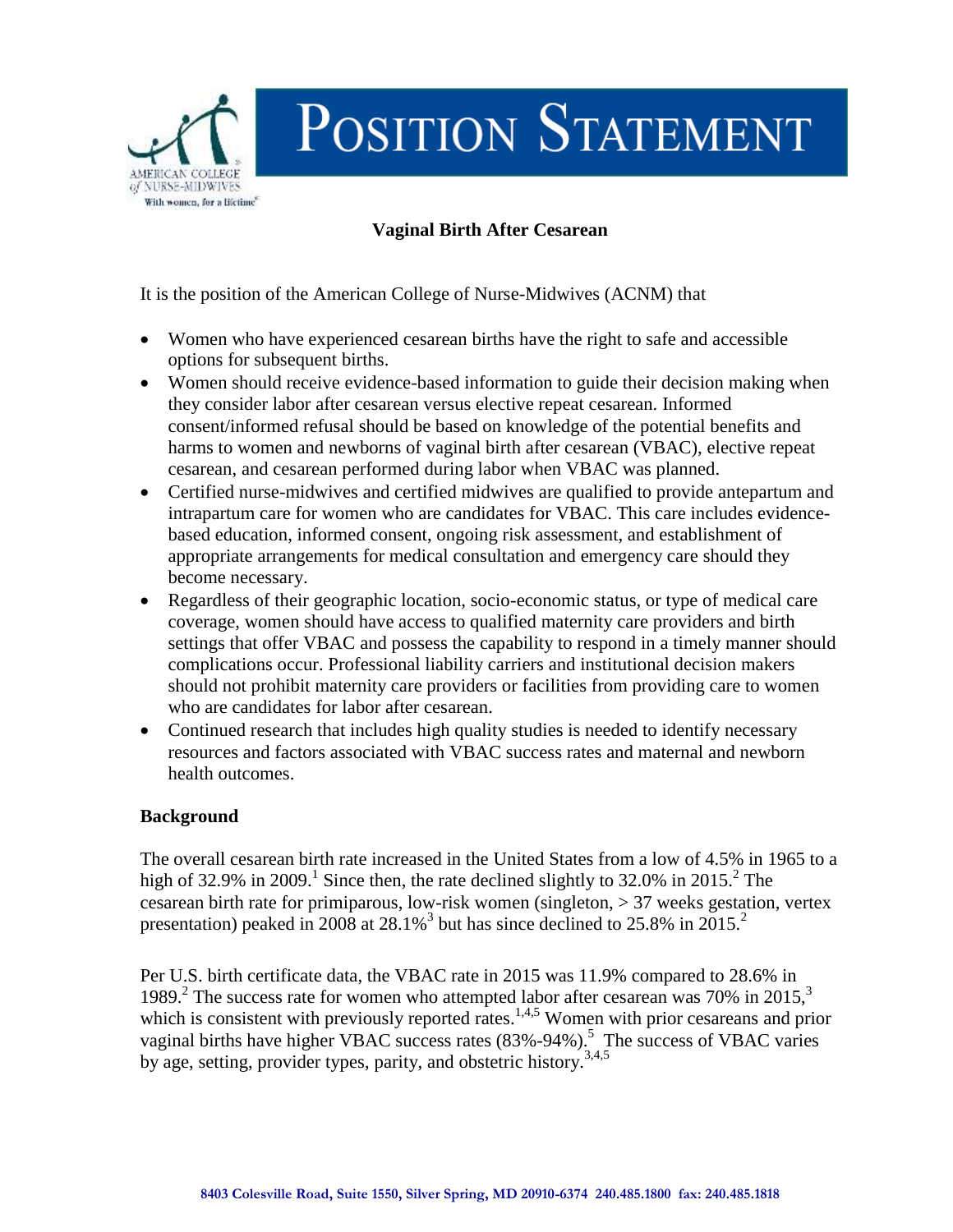The benefits and harms of labor after cesarean compared to elective repeat cesarean were evaluated at a 2010 National Institutes of Health (NIH) Consensus Conference,<sup>4</sup> in an evidence report,<sup>5</sup> and in a systematic review.<sup>6</sup> While the NIH consensus panel concluded that trial of labor is a reasonable option for many pregnant women with one prior low transverse uterine incision, trial of labor and elective repeat cesarean have important risks and benefits that differ for each woman and her fetus. Rupture of the uterus is the primary risk of concern for women who labor after one or more cesarean births. The incidence of uterine rupture in these women is 4.7/1000 whereas the incidence is 0.3/1000 in women who undergo elective repeat cesarean.<sup>5,</sup> Risk of uterine rupture varies based on several factors, the most significant of which is type of uterine scar. Women with previous T-shaped cesareans or fundal surgeries are at significantly higher risk for uterine rupture during labor and are therefore not candidates for labor after cesarean. 7 The risks of maternal morbidity (blood transfusion, admission to intensive care unit) and maternal mortality are greater with repeat elective cesarean than VBAC, and VBAC reduces the likelihood of maternal morbidity associated with multiple cesarean births. $8,9$ 

As the rate of VBAC in the hospital setting has decreased, the rate in out of hospital settings has increased.<sup>3</sup> Evidence indicates a slightly increased risk of newborn complications associated labor after cesarean in the homebirth setting, and women should be counseled accordingly.<sup>10</sup> Women who are candidates for labor after cesarean should be encouraged to consider VBAC, and VBAC services should be available for women in all geographic areas, regardless of their socioeconomic status or insurance type. Key recommendations regarding this option include shared decision making, informed consent/refusal, continuous risk assessment, heightened surveillance of fetal heart rate patterns according to established criteria, and optimization of factors associated with VBAC success.<sup>11</sup> Well-established, ongoing communication between midwifery and obstetric providers to facilitate timely consultation, transfer of care, and surgical intervention if necessary is an essential component to promote optimal outcomes for mothers and their newborns.

## **REFERENCES**

- 1. Hamilton BE, Martin, JA, Ventura, SJ. Births: Final data for 2009. *Natl Vital Stat Rep.*  2010;60(1):1-19. https://www.cdc.gov/nchs/data/nvsr/nvsr60/nvsr60\_01.pdf Accessed August 11, 2017.
- 2. Martin JA, Hamilton BE, & Osterman MJ. Births in the United States, 2015. *NCHS Data Brief.* 2016;258:1-8. [https://www.cdc.gov/nchs/data/databriefs/db258.pdf.](https://www.cdc.gov/nchs/data/databriefs/db258.pdf) Accessed August 10, 2017.
- 3. MacDorman, M., Declercq, E. and Menacker, F. (2011). Recent trends and patterns in cesarean birth and vaginal birth after cesarean (VBAC) deliveries in the United States. *Clinics in Perinatology* 38; 179-192.
- 4. National Institutes of Health. NIH Consensus Development Conference statement on vaginal birth after cesarean: new insights. [https://consensus.nih.gov/2010/images/vbac/vbac\\_statement.pdf.](https://consensus.nih.gov/2010/images/vbac/vbac_statement.pdf) Published March 2010. Accessed August 11, 2017.